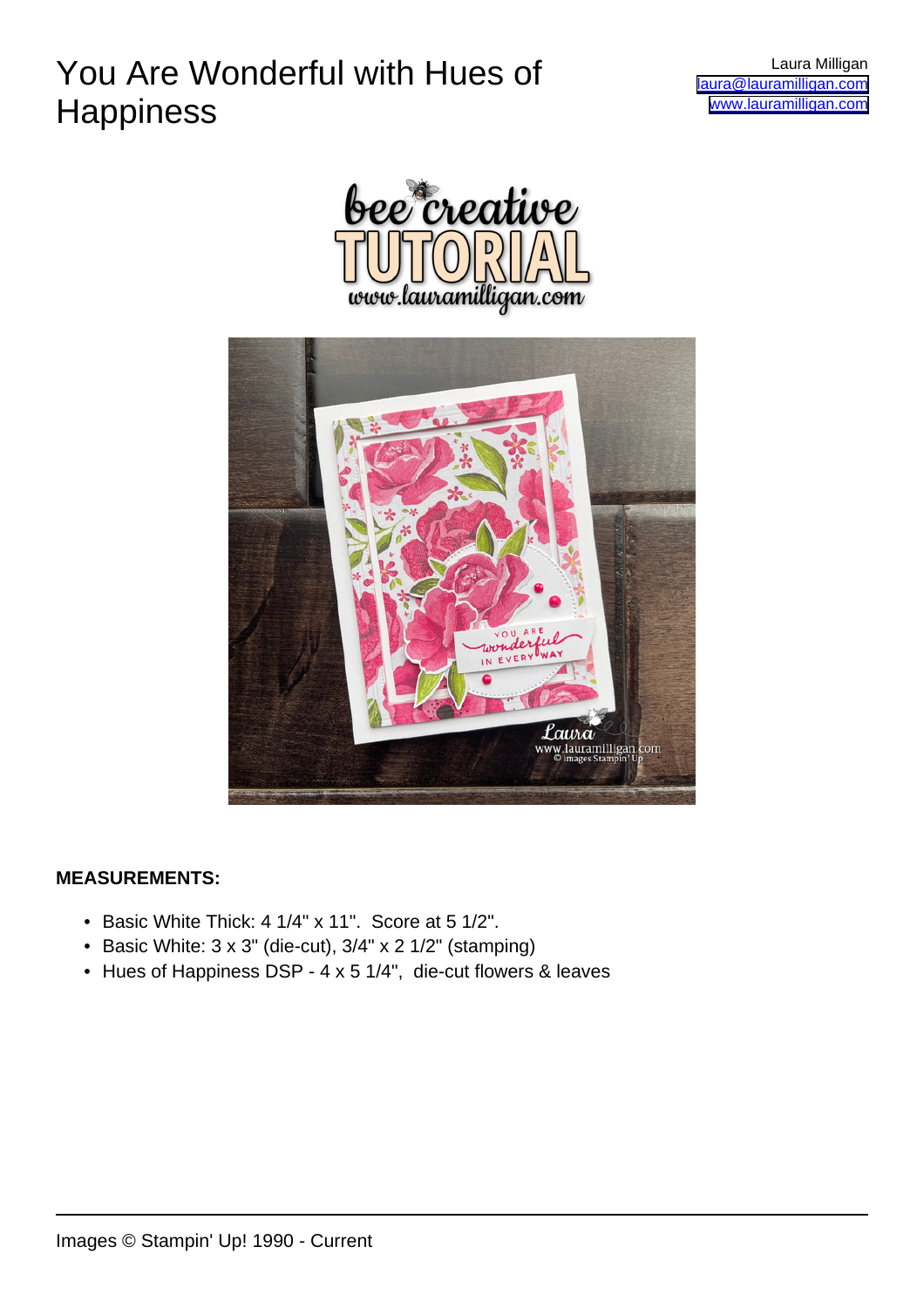## You Are Wonderful with Hues of **Happiness**



#### **INSTRUCTIONS:**

- 1. Burnish and fold the card base with a Bone Folder.
- 2. Use a Stampin' Cut & Emboss Machine and the Fabulous Frames Die to crop the piece of Hues of Happiness Designer Series Paper.
- 3. Adhere the die-cut frame to the card base with Stampin' Dimensionals.
- 4. Cut 1/8" off each side of the rectangle die-cut and adhere to the center of the frame with Multipurpose Liquid Glue.
- 5. Crop the Basic White Cardstock with the 2 1/2" circle from the Stylish Shapes Dies. Adhere with Stampin' Dimensionals.
- 6. Crop the flowers and leaves from the Hues of Happiness Designer Series Paper with the coordinating Blossoming Happiness Dies. Adhere with Multipurpose Liquid Glue.
- 7. Stamp the sentiment in Melon Mambo Classic Ink onto the piece of Basic White Cardstock. Cut the end at an angle with Paper Snips. Adhere with Stampin' Dimensionals.
- 8. Embellish with Melon Mambo Solid Faceted Gems.